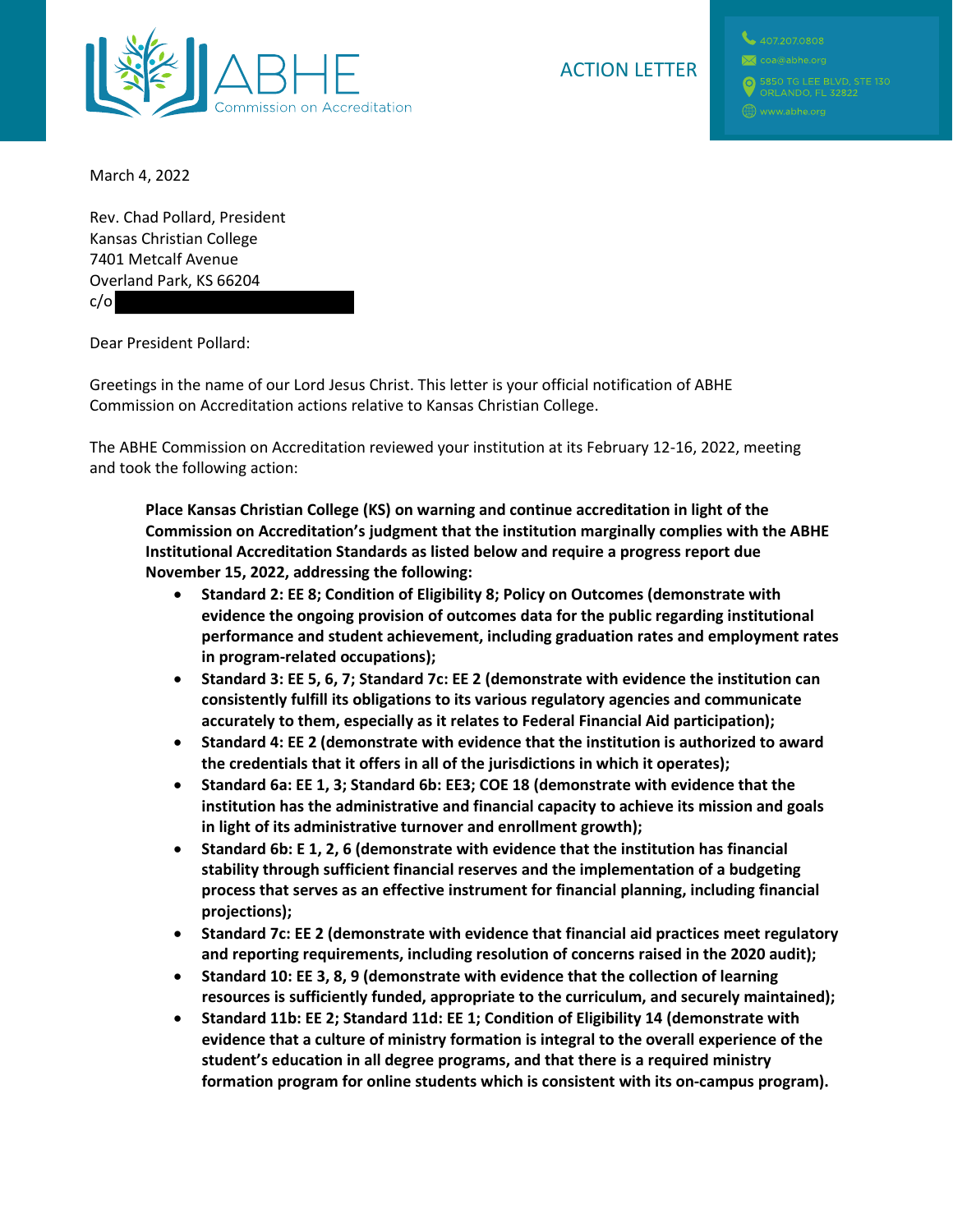Rev. Chad Pollard, Kansas Christian College, March 4, 2022 Page 2

Warning is a negative, public action indicating that the COA has determined that an institution is in substantial compliance with ABHE standards, but meets one or more standards with sufficient weakness that, if the current trend is not altered, the institution is in jeopardy of being found out of compliance with a standard in the near future and placed on probation. The institution retains accredited status with ABHE during a period of warning, and will be subject to periodic monitoring, which may include progress reports and/or focused visits by COA staff or evaluation teams. If weaknesses are not resolved within the time specified (usually one year), the COA may (1) extend the warning for a second year, (2) place the institution on probation, (3) order the institution to show cause why its accreditation should be continued, or (4) withdraw accreditation. Warning is rarely extended beyond two years. Rather, an institution that fails to strengthen specified weaknesses by a stated COA deadline is placed on probation. Warning is not an appealable action.

ABHE provides notification of the action to the United States Department of Education, state and provincial postsecondary education offices, and recognized accrediting agencies at the same time as notification is provided to the institution. Within 24 hours of this notification, the action and the reasons for the action will be posted to the ABHE website and appear on the Accreditation Fact Sheet in the institution's directory listing at [www.abhe.org/directory.](http://www.abhe.org/directory) A link to this action letter will also be available on the ABHE website. **Within seven (7) days after receiving notification from the COA of a decision to place the institution on warning (this letter), the institution will publish notice of the action to its website. The prescribed language for that notification is found in the Policy on Communication of Accreditation Decisions in the**  *COA Manual***.**

In addition to the report indicated above, the institution will be expected to send representatives to meet with the COA at the February 2023 meeting to respond to questions and provide clarifications regarding further progress in addressing the concerns. At that time, the COA will act to remove warning, continue warning, or impose another sanction, depending on the progress made in strengthening compliance with ABHE Standards 2, 3, 4, 6a, 6b, 7c, 10, 11b, 11d, and Condition of Eligibility 14.

The effective date of this action is February 16, 2022. Please see the Report Guide at [www.abhe.org/accreditation/accreditation-documents/](http://www.abhe.org/accreditation/accreditation-documents/) for assistance in formatting and submitting any reports required by the Commission.

The institution is reminded to consult the Policy on Substantive Change (see COA Manual at https://www.abhe.org/accreditation/accreditation-documents/) to identify the institutional changes requiring a Substantive Change Proposal. The Policy includes specific requirements for institutions that currently are or have been on warning, probation, or show cause in the last three academic years.

Please do not hesitate to contact me or Dr. Wood with any questions that arise regarding this communication. May God bless your continued engagement in biblical higher education!

Sincerely,

Lisa L. Beatty, Ph.D. Executive Director, Commission on Accreditation